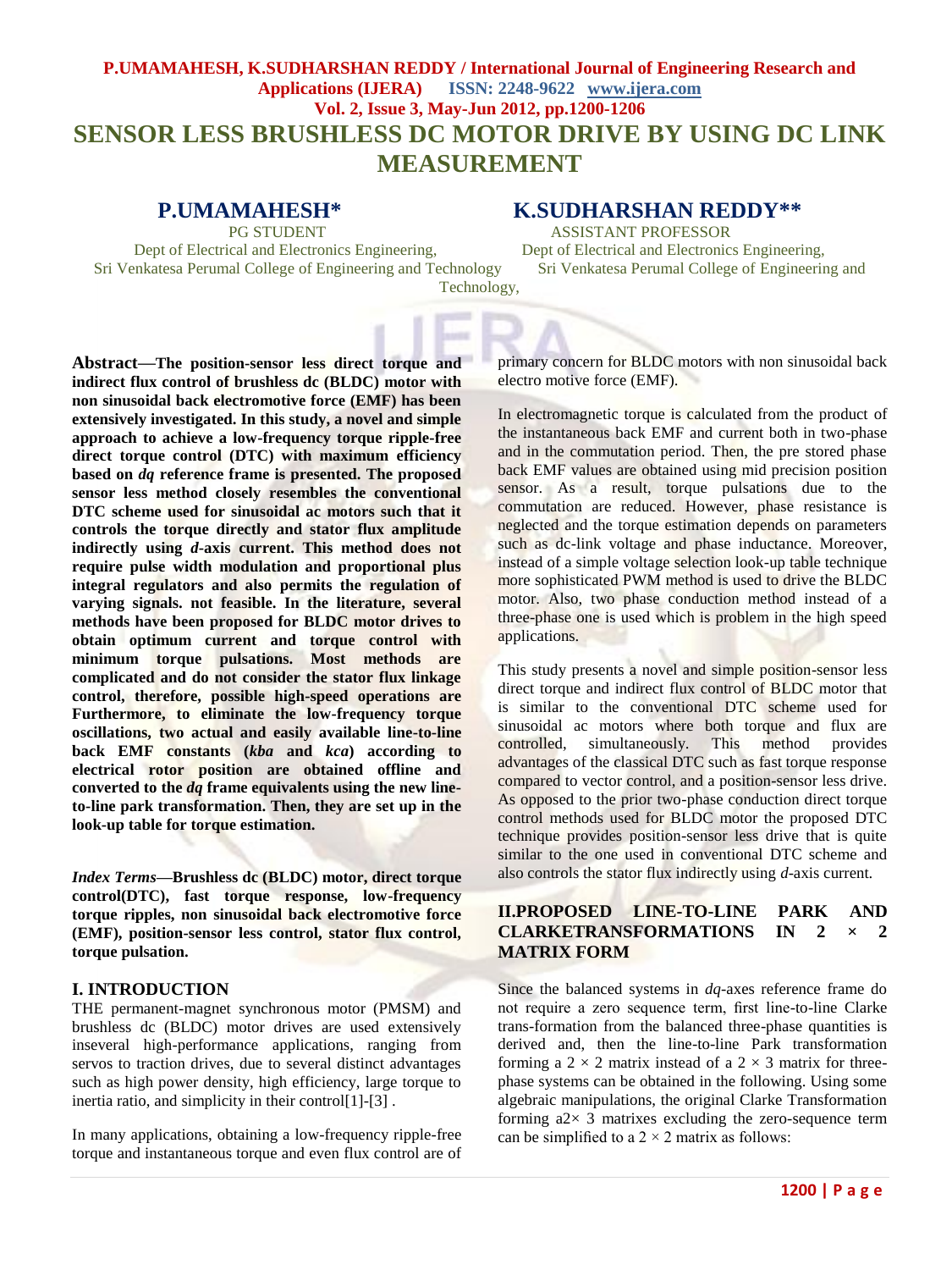$$
\begin{bmatrix} T_{LL} \end{bmatrix} = \begin{bmatrix} -\frac{1}{3} & -\frac{1}{3} \\ \frac{\sqrt{3}}{3} & -\frac{\sqrt{3}}{3} \end{bmatrix} \tag{1}
$$

Which requires only two input variables  $X_{ba}$  and  $X_{ca}$  where  $X_{ba} = X_b - X_a$  and  $X_{ca} = X_c - X_a$ . X represents machine variables such as currents, voltages, flux linkages, back EMFs, etc. To obtain the line-to-line Park transformation forming a  $2 \times 2$  matrix, the inverse of the original Clarke transformation matrix [Tαβ]is required. Since the zerosequence term is removed,  $[T\alpha\beta]$  matrix is not square anymore, but it is still singular and therefore, pseudo inverse can be found in the following

$$
\left[T_{\alpha\beta}\right]^{+} = \left[T_{\alpha\beta}\right]^{T} \left(\left[T_{\alpha\beta}\right]\left[T_{\alpha\beta}\right]^{T}\right)^{-1} \quad (2)
$$

where  $[T_{\alpha\beta}]^{\dagger}$  and  $[T_{\alpha\beta}]$  are the pseudo inverse and transposeoftheoriginalClarketransformationmatrix[Tαβ]resp ectively.Here*abc*to*ba*–*ca*transformationcan be represented as follows:

$$
\left[T_{\alpha\beta}\right]^+\left[T_{\alpha\beta}\right]\left[\begin{matrix}X_a\\X_b\\X_c\end{matrix}\right]=\left[T_{\alpha\beta}\right]^+\left[T_{LL}\right]\left[\begin{matrix}X_{ba}\\X_{ca}\end{matrix}\right]
$$
(3)

After (3) is expanded and multiplied by the original  $2 \times 3$ Park Transformation matrix in both sides, algebraic manipulations lead to implications using some trigonometric equivalence. Therefore, the following  $2 \times 2$  line-to-line Park transformation matrix form is obtained:

$$
\begin{bmatrix} X_d \\ X_q \end{bmatrix} = \frac{2}{3} \begin{bmatrix} \sin(\theta - \frac{\pi}{6}) & -\sin(\theta + \frac{\pi}{6}) \\ -\cos(\theta - \frac{\pi}{6}) & \cos(\theta + \frac{\pi}{6}) \end{bmatrix} \begin{bmatrix} X_{ba} \\ X_{ca} \end{bmatrix}
$$
 (4)

### **III. PROPOSED SENSORLESS DTC OF BLDC MOTORDRIVEUSINGTHREE-PHASECONDUCTION**

#### **A) Principles of the Proposed Method**

In this study, indirect torque control method of BLDC motor explained in [14] is extended to a direct torque and indirect flux control technique, which is suitable for sensor less and flux weakening operations. The proposed method transforms *abc* frame quantities to *dq* frame ones using the new 2 *×* 2 line to-line Park transformation matrix. Rather than three measured phase back EMFs, which are used in in the proposed balanced system only two electrical rotor position dependant back EMF constants (*kd* (*θre* ) and *kq*  (*θre*)are required in the torque estimation algorithm. Since the numbers of input variables (current and back EMF) are

reduced from three to two, much simpler Park transformation can be used as given in(4).Therefore, the amount of multiplications and sine/cosine functions are minimized.

Unlike previous two-phase conduction DTC of BLDC motor drive techniques, which are proposed in $[12]$ &[13] this method uses DTC technique with three-phase conduction, therefore, flux-weakening operation as well as a much simpler sensor less technique can easily be achieved. Compared with the two-phase conduction DTC scheme, this DTC method differs by its torque estimation and voltage vector selection table which is similar to the one used for DTC of PMSM drives explained in [15]. Although, stator flux estimation algorithm in both methods (two-phase and three-phase conduction) is the same due to the similar machine model in which the back EMF shape separates the two from each other, in two-phase conduction scheme the stator flux amplitude is uncontrollable. Since the proposed technique adopts three-phase conduction, there is a possibility to control the stator flux amplitude without commutation issue, therefore, flux-weakening and sensor less operations that involve back EMF estimation can easily be performed. Moreover, this DTC method controls the voltage vectors directly from a simple look-up table depending on the outcome of hysteresis torque and indirect flux controllers, thus the overall control is much simpler and faster torque response can be achieved compared to the conventional PWM control techniques. For machines with surface-mount magnet rotor (BLDC) stator flux linkages in rotor *dq* reference frame can be written as

$$
\begin{array}{c}\n\emptyset^{r}q_{s} = L_{S}i^{r}q_{s} + \emptyset^{l}r \sum_{n=1}^{\infty} (K_{6n-1} + K_{6n+1}) \sin 6n \theta_{s} \\
\hline\n\end{array}
$$
\n
$$
\begin{array}{c}\n\downarrow^{1} \\
\downarrow^{1} \\
\downarrow^{1} \\
\downarrow^{1} \\
\downarrow^{1} \\
\hline\n\end{array}
$$
\n
$$
\begin{array}{c}\n\downarrow^{2} \\
\downarrow^{1} \\
\downarrow^{2} \\
\downarrow^{2} \\
\downarrow^{2} \\
\downarrow^{3} \\
\downarrow^{4} \\
\downarrow^{5}\n\end{array}
$$
\n
$$
\begin{array}{c}\n\downarrow^{2} \\
\downarrow^{2} \\
\downarrow^{3} \\
\downarrow^{4} \\
\downarrow^{5}\n\end{array}
$$
\n
$$
\begin{array}{c}\n\downarrow^{2} \\
\downarrow^{2} \\
\downarrow^{3} \\
\downarrow^{4} \\
\downarrow^{5}\n\end{array}
$$
\n
$$
\begin{array}{c}\n\downarrow^{2} \\
\downarrow^{3} \\
\downarrow^{4} \\
\downarrow^{5}\n\end{array}
$$
\n
$$
\begin{array}{c}\n\downarrow^{2} \\
\downarrow^{2} \\
\downarrow^{2} \\
\downarrow^{3} \\
\downarrow^{4} \\
\downarrow^{5}\n\end{array}
$$

Fig. 1.Rotor and stator flux linkages of a BLDC motor in the stationary αβ*-*plane and synchronous *dq-*plane

$$
\varphi r_{ds} = L_S i r_{qs} + \varphi'_{r} \sum_{n=1}^{\infty} (K_{6n-1} + K_{6n+1}) \cos 6n \theta_{r}(6)
$$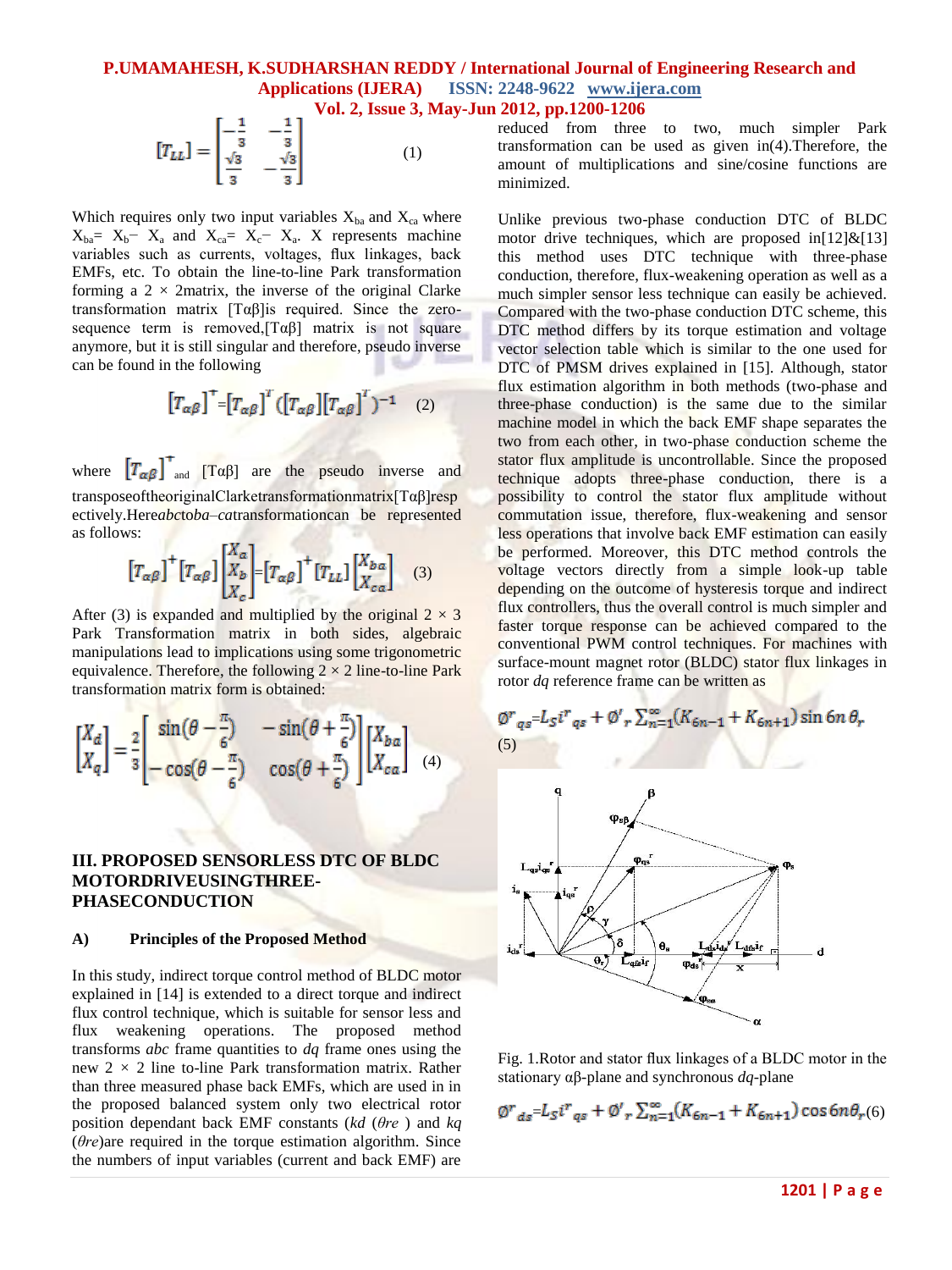where  $\phi_r$  is the peak value of the fundamental rotor magnetic flux linkage of the BLDC motor, the coefficients  $K_6n-1$ and $K_6n+1$  represent the odd harmonics of the phase back EMF other than the third and its multiples.

K<sub>6</sub>n-1 equals [sin (6n – 1)  $\sigma$ ]/[(6n – 1)<sup>3</sup>sin  $\sigma$ ], and K<sub>6</sub>n+ 1can be depicted as  $sin(6n + 1)σ]/[(6n + 1)^{3}sin σ]$ .σis the angle between zero-crossing and phase back EMF, where it becomes flat at the top. Fundamental peak value of the rotor magnet flux link-age  $\phi_r$  equals  $(4k_e/\sigma\pi)$  sin $\sigma$ , where  $k_e$ istheline-to-neutral back EMF constant Equations (5) and (6) are very close approximations of stator flux linkages in *dq* reference frame for the PMSM with non-sinusoidal back EMF. It can be seen that they are not constant as in pure sinusoidal ac machines. Inductances and stator flux linkages vary by the six times of the fundamental frequency. One of the reasons to derive the equivalent inductance and then the *dq* frame stator flux linkages in BLDC motor is that it can be easily observable which parameters affect the amplitude of the stator flux linkages. Stator flux linkage amplitude  $|\phi_s|$  $= \sqrt{\phi^t} ds^2 + \phi^t \mathbf{q} s^2$  can be changed by varying the *d*-axis current  $i^{t}$  dsin(11) assuming the torque is constant and it is proportional to i<sup>f</sup>q s; therefore, an indirect flux control can be achieved in the proposed DTC of BLDC motor drive

The *d*-axis current reference is selected zero when the motor operates in the constant torque region (below fluxweakening region). The phasor diagram for stator flux linkage vectors in BLDC motor can be drawn in the rotor *dq*  and stationary (*αβ*) reference frames as shown in Fig. 1, where  $L_{ds} = L_q = L_s$  and  $L dq = Lq$  ds= 0.

Ldq s and Lqds are the mutual inductances between *d-* and *q*-axis. L<sub>dsf</sub> and Lq fare the mutual inductances between *dq*axes and permanent magnet (PM), respectively, and i<sub>f</sub> is the equivalent current generated by PM. In Fig. 1, unlike PMSM with sinusoidal back EMF synchronous reference frame flux linkages  $\phi^r q$  s<sup>and</sup> $\phi^r$ ds vary with time, therefore, stator flux amplitude  $|\phi_s|$  is not constant anymore.  $\gamma$ ,  $\rho$ , and  $\delta$ 

$$
\gamma = \sin^{-1}\left(\frac{Lq_S i^r_{qs}}{\varrho^r_{qs}}\right) + \cos^{-1}\left(\frac{Lq_S i^r_{qs}}{\varrho_s}\right) - \frac{\pi}{2} \quad (7)
$$

$$
\rho = -\left(\theta_s + \gamma - \frac{\pi}{2}\right) \qquad (8)
$$

$$
\delta = \frac{\pi}{2} - \cos^{-1}\left(\frac{Lq_S i^r q_S}{\phi_S}\right) \tag{9}
$$

$$
x = \emptyset^r_{qs} \cos\left(\sin^{-1}\left(\frac{Lq_S i^r_{qs}}{\phi_s}\right)\right) \quad (10)
$$

#### **B. Electromagnetic Torque Estimation in dq Reference Frame**

Because of the rotor position dependant terms in the *dq*  frame stator flux linkages in (5) and (6) and inductances, conventional torque estimation in stator reference frame used for DTC of sinusoidal ac motors is no longer valid for BLDC motor, therefore, a new torque estimation algorithm is derived in *dq* frame consisting of actual *dq-*axes back EMF constants and currents. Instead of the actual back EMF waveforms, Fourier approximation of the back EMFs could have been adopted in torque estimation, but the results would not truly represent the reality and more complex computations are required. The torque estimation is the key factor in the proposed DTC scheme. First, two line-to-line back EMF waveforms *eba* (*θre* ) and *eca* (*θre* ) are obtained offline and converted to the *ba–ca* frame back EMF constants *kba* (*θre* ) and *kca* (*θre* ).The line-to-line Park transformation matrix in is used to obtain the *dq* reference frame back EMF constants *kd* (*θre* ) and *kq* (*θre* ), where *θre* is the electrical rotor angular position. Then, they are stored in a look-up table for electromagnetic torque estimation.

The electromagnetic torque  $T_{em}$  estimation algorithm can be derived for a balanced system in *dq* reference frame by equating the electrical power absorbed by the motor to the mechanical power produced  $(P_i = P_m = T_{em} \omega_m)$  as follows

$$
T_{em} = \frac{3p}{4\omega_{re}} \left( e_{q(\theta_{re})} i^{r}{}_{qs} \right) + \left( e_{d(\theta_{re})} i^{r}{}_{ds} \right)
$$

$$
\frac{3p}{4\omega_{re}} \left( k_{q(\theta_{re})} i^{r}{}_{qs} \right) + \left( k_{d(\theta_{re})} i^{r}{}_{ds} \right) \quad (11)
$$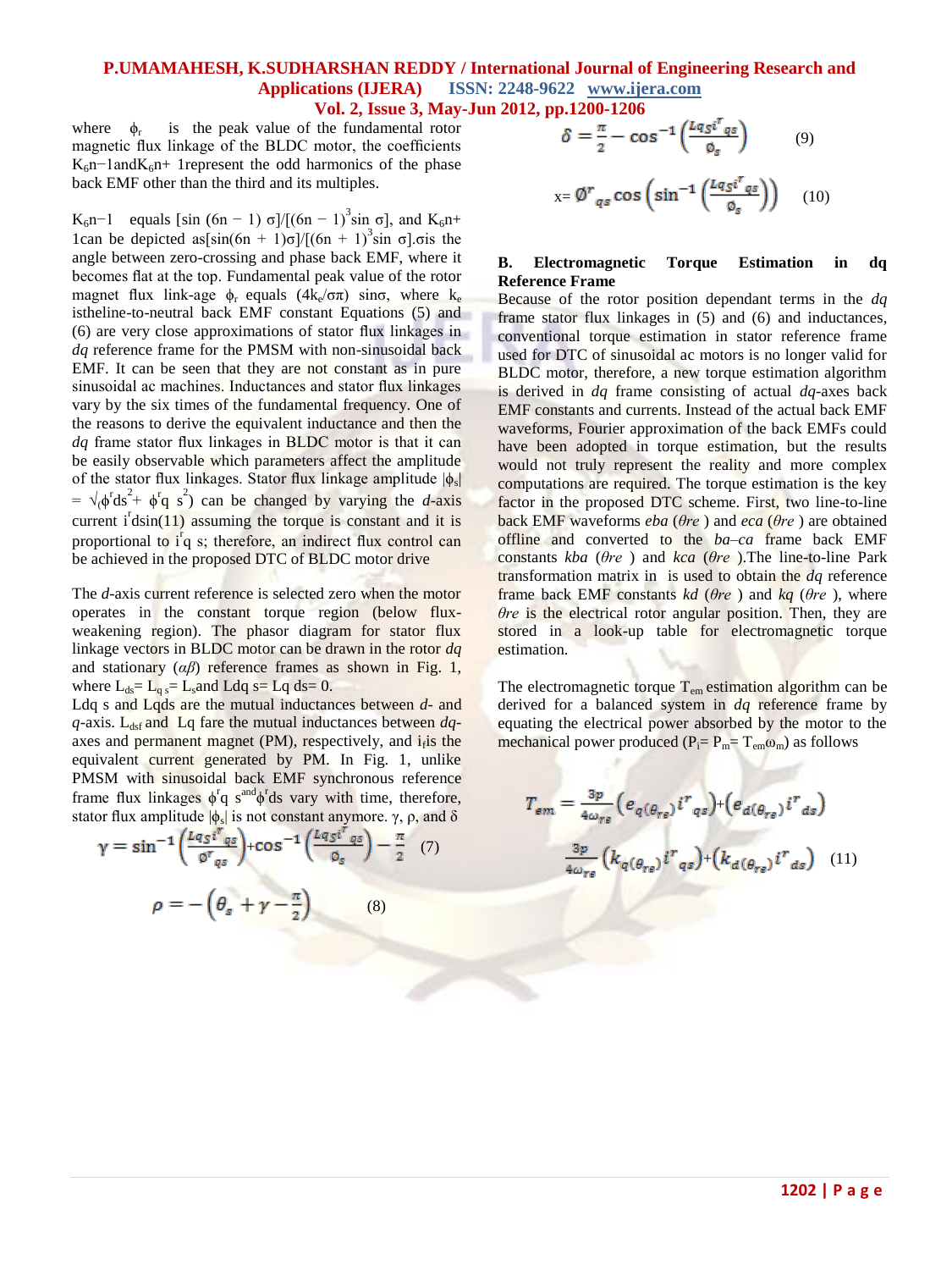

Fig. 2. Overall block diagram of the position-sensor less direct torque and indirect flux control (DTIFC) of BLDC motor drive using three-phase conduction mode.

Where *P* is the number of poles, *ωre* is the electrical rotor speed, *eq* ( $\theta$ *e*) and *ed* ( $\theta$ *e*), *irqs* and *irds, kq* ( $\theta$ *e*), and *kd* (*θe* ) are the *dq*axes back EMFs, currents, and back EMF constants according to the electrical rotor position respectively. As it can be noticed that the right-hand side equation in (11) eliminates the speed



Fig. 3. Dodecagon trajectory of stator flux linkage in the stationary *αβ-*plane

#### *C.* **Control of Stator Flux Linkage Amplitud**e

The stator flux linkage equations of a BLDC motor can easily be represented in the stationary reference frame similar to PMSM. During the sampling interval time, one out of the six voltage vectors is applied, and each voltage vector applied during the predefined sampling interval is constant, then the stator flux estimation for BLDC motor can be written as

$$
\varphi_{s\alpha} = V_{s\alpha}t \cdot R_s \int i_{s\alpha} dt + \varphi_{s\alpha}(0)
$$

$$
\varphi_{s\beta} = V_{s\beta}t \cdot R_s \int i_{s\beta} dt + \varphi_{s\beta}(0) \quad (12)
$$

Where  $\phi$ *sa* (0) and  $\phi$ *sβ* (0) are the initial stator flux linkages at the instant of switching. If the line-to-line back EMF constant *kLL* is roughly known, and let say the rotor is brought to zero position (phase a), initial stator flux linkages at start up can be obtained by integrating the back EMF in which the ideal trapezoidal is assumed. Therefore, approximate initial starting flux values at zero position can be obtained as

#### **TABLE I**

#### **S**WITCHINGTABLEFORDTCOFBLDCMOTOR USING3CONDUCTION

| φ                                                                                                                                              |  |             |             |                                                                                                      |             |             |             |
|------------------------------------------------------------------------------------------------------------------------------------------------|--|-------------|-------------|------------------------------------------------------------------------------------------------------|-------------|-------------|-------------|
|                                                                                                                                                |  | $\theta(1)$ | $\theta(2)$ | $\theta(3)$                                                                                          | $\theta(4)$ | $\theta(5)$ | $\theta(6)$ |
| $\varphi = 1$                                                                                                                                  |  |             |             | $\tau = 1$   $V_2(110)$   $V_3(010)$   $V_4(011)$   $V_5(001)$   $V_6(101)$   $V_1(100)$             |             |             |             |
|                                                                                                                                                |  |             |             | $\overline{\tau}$ = -1   $V_6(101)$   $V_1(100)$   $V_2(110)$   $V_3(010)$   $V_4(011)$   $V_5(001)$ |             |             |             |
| $\varphi = -1$ $\frac{1}{\tau} = -1$ $\frac{1}{V_5(001)}$ $\frac{1}{V_6(101)}$ $\frac{1}{V_1(100)}$ $\frac{1}{V_2(110)}$ $V_3(010)$ $V_4(011)$ |  |             |             | $\tau = 1$   $V_3(010)$   $V_4(011)$   $V_5(001)$   $V_6(101)$   $V_1(100)$   $V_2(110)$             |             |             |             |
|                                                                                                                                                |  |             |             |                                                                                                      |             |             |             |

Indirectly kept at its optimum level, while the motor speed isless than the base speed. The switching table for controlling both the amplitude and rotating direction of the stator flux linkage is given in Table I .where the output of the torque hysteresis comparator is denoted as  $\tau$ , the output of the flux hysteresis comparator as  $\phi$ , and the flux linkage sector is denoted as  $\theta$ . The torque hysteresis comparator  $\tau$  is a two valued comparator;  $\tau = -1$  means that the actual value of the torque is above the reference and out of the hysteresis limit and  $\tau = 1$  means that the actual value is below the reference and out of the hysteresis limit. The same logic applies to the flux related part of the control (*d-*axis current).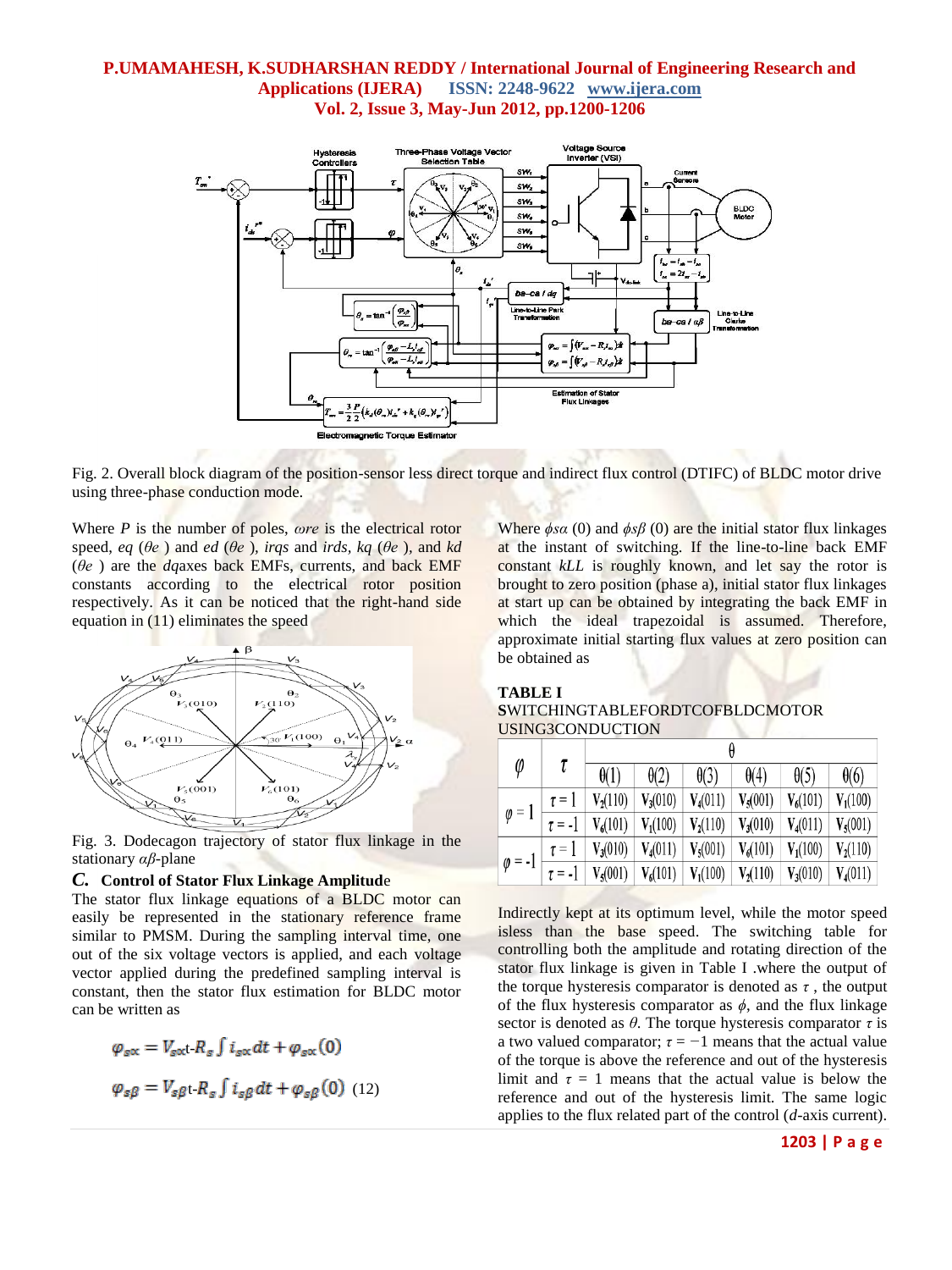The one out of six voltage space vectors is selected using lookup table in every sampling time to provide fast rotation of stator flux linkage vector. Therefore, fast torque and flux responses are obtained in a predefined hysteresis bandwidth, which limits the flux amplitude.

## *D. Estimation of Electrical Rotor Position*

Electrical rotor position *θre,* which is required in the line-to line Park transformation and torque estimation algorithm can be found by

$$
\theta_{r\epsilon} = \tan^{-1} \left( \frac{\varphi_{s\beta} - L_s I_{s\beta}}{\varphi_{s\alpha} - L_s I_{s\alpha}} \right) \tag{13}
$$

To solve the common problems for integrators, a special integration algorithm for estimating the stator flux linkage proposed is used in this study. Although the[17] method in is designed for sine wave systems, the algorithm is still applicable to a BLDC motor with varying stator flux linkage amplitude as shown in Fig. 3.

**Simulation results:-**



4(a) estimated electromagnetic torque



(b) Error between reference and estimated electromagnetic torque





4(d) *ba–ca* frame currents when  $ir * ds = 0$  under 0.5 N·m load torque



5(a) Simulation wave form for the actual and estimated electrical rotor positions from top to bottom



5(b)error between actual and estimated electrical rotor positions under 0.5 N*·*m load torque.



6(a) simulation result of electrical rotor position error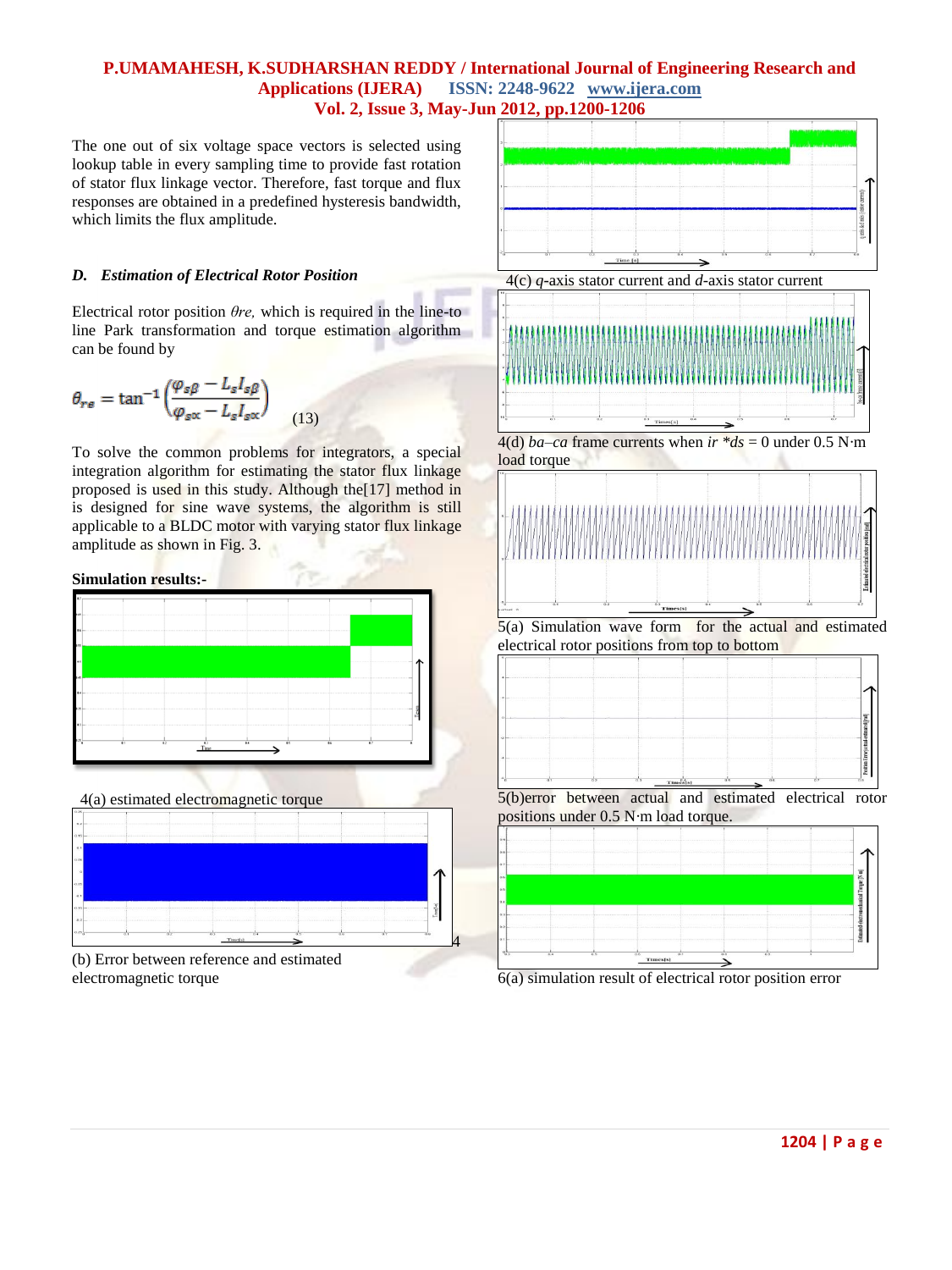

6(b) estimated electromechanical torque when  $ir * ds = 0$ under0.5 N*·*m load torque.



7 )simulation results for estimated electromechanical torque under time-varying reference when  $ir * ds = 0$  under 0.5 N·m load torque.



8) Steady-state flux-weakening behavior of the simulation result actual speed and estimated electromechanical torque, respectively, (a) when  $ir * ds = 0$  and (b) when  $ir * ds = -4.51$ A under 1.1926 N*·*m load torque at 540 electrical rad/s desired speed (*V*dc link  $= 115$  V).

#### **Conclusion:-**

This paper has successfully demonstrated application of the proposed position-sensor less three-phase conduction DTC scheme for BLDC motor drives that is similar to the conventionalDTC used for sinusoidal ac motors where both torque and fluxare controlled, simultaneously. This method provides advantagesof the classicalDTCsuch as fast torque response comparedto vector control, simplicity (no PWMstrategies, PI controllers, and inverse Park and inverse

Clarke transformations), and aposition-sensorless drive. It is shown that theBLDCmotor couldalso operate in the fluxweakening region by properly selectingthe *d*-axis current reference in the proposed DTC scheme. Then, they are used in thetorque estimation algorithm. Electrical rotor position requiredin the torque estimation is obtained using winding inductance, stationary reference frame currents, and stator flux linkages.Since the actual back EMF waveforms are used in the torqueestimation, low-frequency torque oscillations can be reducedconvincingly compared to the one with the ideal-trapezoidalwaveforms having 120 electrical degree flat top.

#### **REFERCENCES:-**

- [1] W. C. Gan and L. Qiu, "Torque and velocity ripple elimination of AC permanent magnetmotor control systems using the internal model principle," *IEEE/ASME Trans. Mechatronics*, vol. 9, no. 2, pp. 436–447, Jun. 2004.
- [2] D. Sun and J. K. Mills, "Torque and current control of high-speed motion control systems with sinusoidal-PMAC motors," *IEEE/ASME Trans. Mechatronics*, vol. 7, no. 3, pp. 369–377, Sep. 2002.
- [3] H. Melkote and J. Khorrami, "Nonlinear adaptive control of directdrive brushless DC motors and applications to robotic manipulators," *IEEE/ASME Trans. Mechatronics*, vol. 4, no. 1, pp. 71–81, Mar. 1999
- [4] H. R. Bolton and R. A. Ashen, "Influence of motor design and feed current waveform on torque ripple in brushless dc drives," *Proc. Inst. Elect. Eng.—Elect. Power Appl.*, vol. 131, no. 3, pp. 82–90, 1984.
- [5] B. H. Ng, M. F. Rahman, and T. S. Low, "An investigation into the effects of machine parameters on torque pulsation in a brushless dc drive," in *Proc. IEEE IECON*, 1988, pp. 749–754.
- [6] H. Le-Huy, R. Perret, and R. Feuillet, "Minimization of torque ripple in brushless dc motor drives," *IEEE Trans. Ind. Appl.*, vol. IA-22, no. 4, pp. 748–755, Jul./Aug. 1986.
- [7] F. Piriou, A. Razek, R. Perret, and H. Le-Huy, "Torque characteristics of brushless dc motors with imposed current waveform," in *Conf. Rec. IEEE IAS Annu. Meeting*, 1986, pp. 176–181.
- [8] D. Hansel man, "Minimum torque ripple, maximum efficiency excitation of brushless permanent magnet motors," *IEEE Trans. Ind. Electron.*, vol. 41, no. 3, pp. 292–300, Jun. 1994.
- [9] N.Matsui, T.Makino, and H. Satoh, "Autocompensation of torque ripple of DD motor by torque observer," *IEEE Trans. Ind. Appl.*, vol. 29, no. 1, pp. 187–194, Jan./Feb. 1993.
- [10] T. S. Low, K. J. Tseng, T. H. Lee, K. W. Lim, and K. S. Lock, "Strategy for the instantaneous torque